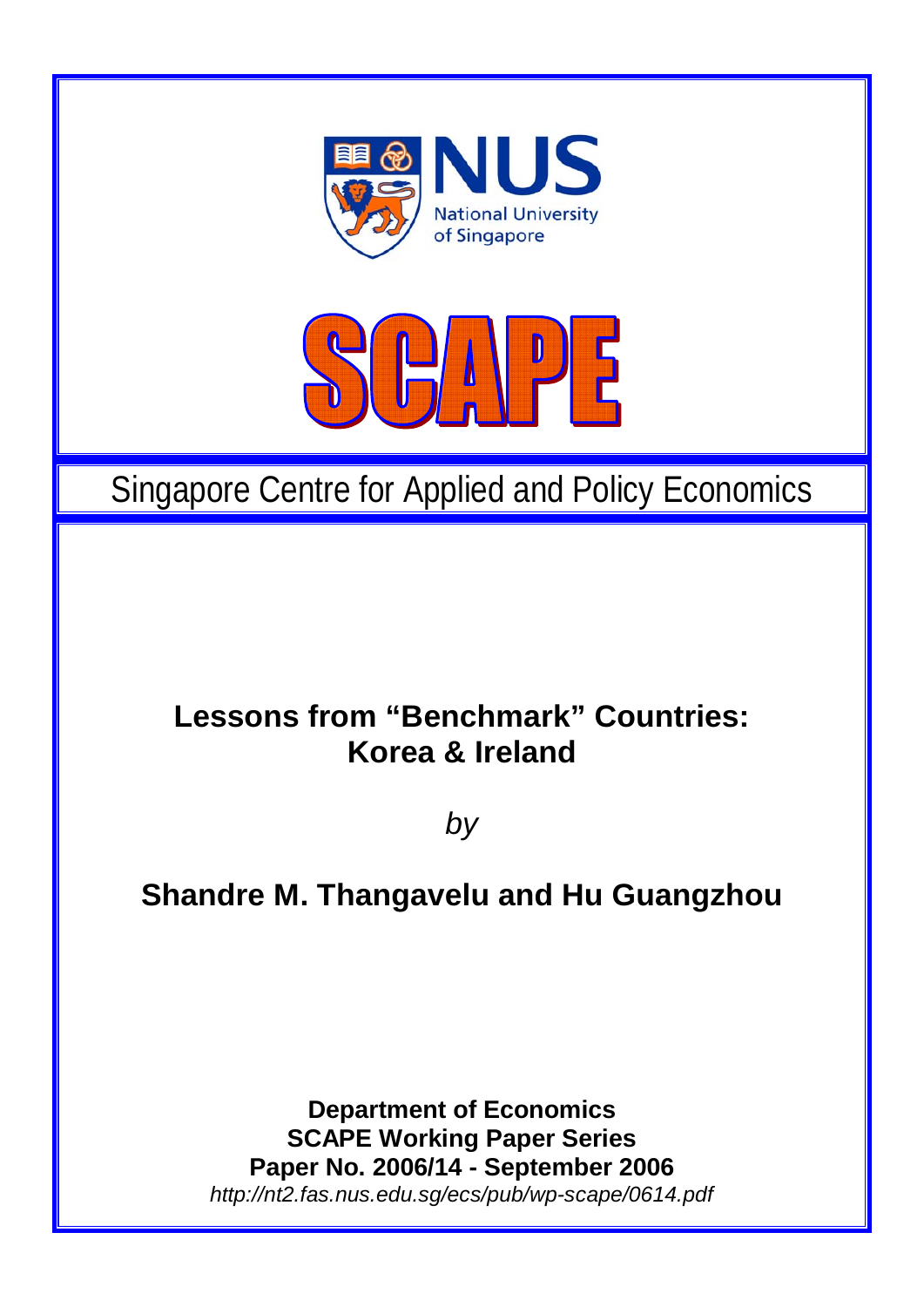### **Lessons from "Benchmark" Countries: Korea & Ireland**

Shandre M. Thangavelu $^{\rm l}$  and Hu Guangzhou $^{\rm 2}$  $^{\rm 2}$  $^{\rm 2}$ Singapore Centre for Applied and Policy Economics (SCAPE) Department of Economics National University of Singapore

 $\overline{a}$ 

<span id="page-1-0"></span><sup>&</sup>lt;sup>1</sup> Singapore Centre for Applied and Policy Economics and Department of Economics. Email: ecssmt@nus.edu.sg 2

<span id="page-1-1"></span>Corresponding email:ecshua@nus.edu.sg

We would like to thank the World Bank for providing the funding to undertake the above project. The paper was presented at the World Bank Conference on "Investment Climate in Asia: Management of Appropriate Skills in a Fast Growing Economy with Technical Change" in Kuala Lumpur, Malaysia in November 2005. We could like to thank Homi Kharas, Albert Zeufack, Fraser Thompson, K. Yogeesvaran, Y.Bhg. Datin Zanifa Md. Zain, and Y.Bhg. Datuk Dr. P. Manogran for their constructive

comments. We also like to thank Enrico Tanuwidjaja and Lee Chee Tong for their excellent research support.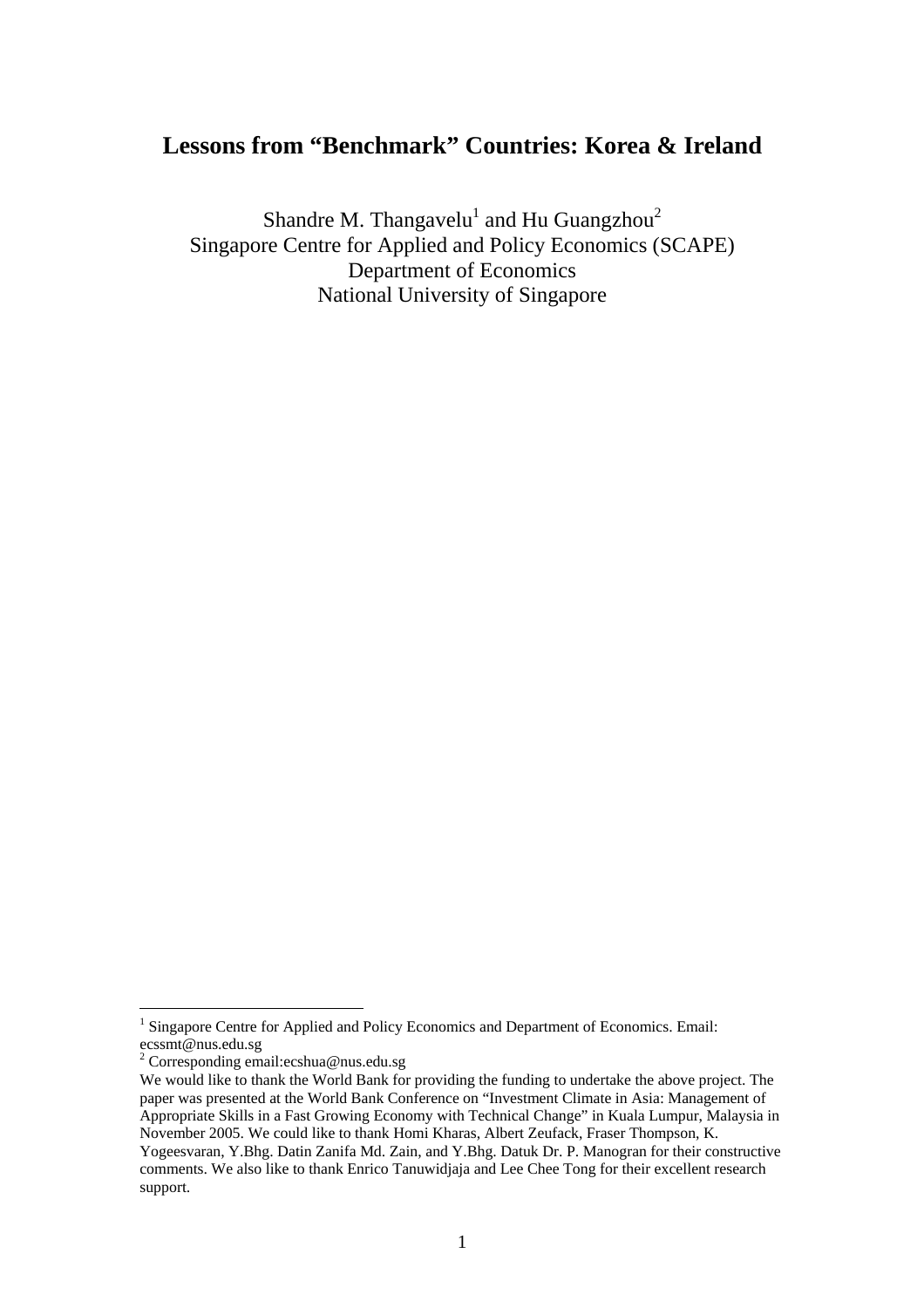## **Lessons from "Benchmark" Countries: Korea & Ireland**

#### *1. Introduction*

Rapid global technological changes have resulted in an increase in the demand for workers with higher education. Not only is this trend identified in OECD countries, but it is also observable in most East Asian countries. In response to the intensification of competition caused by the emergence of China and India, many East Asian countries have to restructure their economies to produce more skilled- and capital-intensive goods to remain globally competitive. This shift in the industrial structure has greatly increased the demand for skilled labor, creating significant skills shortages and mismatches as the workforce try to upgrade their skills level to meet the demand. The problem of skills shortages and mismatches is especially acute in Malaysia as indicated by the Investment Climate Survey Report by the World Bank in 2005 (ICSR 2005).

The objective of the paper is to study the problem of skills shortages and mismatches in the Malaysian economy. By making reference to policies adopted by the bestpractice countries of Ireland and Korea, the paper suggests various institutional and policy levers that could address the skills shortage problem in Malaysia. Both Ireland and Korea are open economies that have successfully tackled the skills shortage problem faced by their economies and have adjusted their industrial structures to produce higher value-added activities.

#### *2. Structural Changes and the Importance of a Skilled Workforce*

As competition to attract foreign direct investment has intensified in the Asian region with the emergence of China and India, the more advanced developing countries in East and Southeast Asia are restructuring their economies towards more technologyand innovation-intensive production to sustain their global competitiveness. To maintain competitiveness in export markets and to attract foreign multinational corporations, these countries must increase their overall human capital in terms of the available skilled workforce and boost their indigenous knowledge capital through R&D investments.

The key fundamentals of an innovation-based economy are driven by human capital and the innovation system. Human capital is itself determined by factors such as the general education level of the labor force, the level of technology-specific skills acquired by the workers and the adoption of globally competitive educational policy in the domestic economy. The innovation system of the economy is driven by the level of research and development, the adoption of policies that are conducive to national innovation, and also by the level of infrastructure investments in new technologies. The effects of human capital and innovation systems are not mutually exclusive. There are strong complementarities between human capital development and innovation systems, which are determined by the absorptive capacity of the domestic economy in terms of its human capital and the level of innovation and technological developments in the economy. In addition, innovation systems are also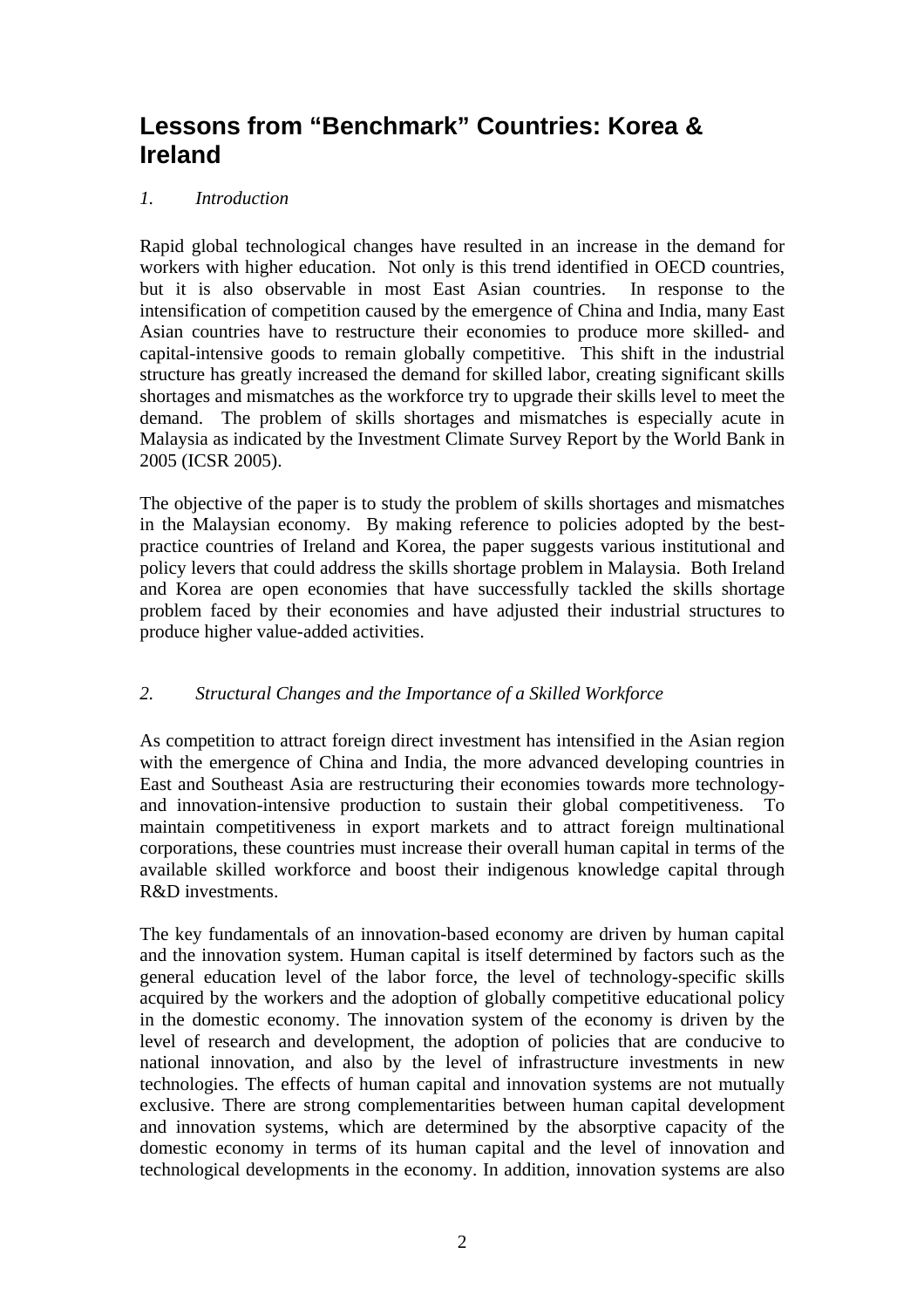determined by the institutional regulatory framework such as the educational institutions, financial support for private sector innovative activities such as venture capital markets, infrastructure investments such as technology hubs, and intellectual property rights framework in terms of patents and copyrights.

Besides global forces, the sustainable growth in the economy is also determined by the balanced growth in both human capital development and innovation systems. The lack of human capital and indigenous technology will impede structural changes of the domestic industrial structure to higher value-added activities, and thus create an acute shortage of skills.

#### *3. Structural Changes in the Investment Climate in Malaysia*

Malaysia's economy has been growing at an annual real rate of 6.6 percent for the past three decades. The strong economic performance, however, is attributable mainly to physical capital accumulation and less to total factor productivity growth (TFPG). In fact, the contribution by TFP growth to per capita growth has been declining over the past two decades, where the contribution of TFP growth to per capita GDP growth dropped from 30 percent for the period 1960 – 1980 to 12.5 percent for the period 1980 – 2000 (ICSR 2005). Also, Malaysia has lagged behind Korea, Singapore and Thailand in terms of both labor productivity growth and TFP growth.

The Investment Climate Survey Report produced by the World Bank in 2005 (ICSR 2005) had highlighted three major concerns of firms operating in Malaysia: 1) shortages of skilled labor, 2) regulatory burdens and 3) macroeconomic uncertainty. The report also pointed out that the weak innovation capabilities of Malaysian firms were hindering the country's productivity growth.

The skills shortage problem specifically relates to deficiencies in the areas of English language skills, ICT skills, and professional and technical skills. One of the causes of the problem could be traced to the Malaysia's tertiary education system. The enrolment and completion rates for higher education of the country are substantially lower when compared to countries with the same level of income. The ICSR 2005 highlighted that 70 percent of the managers surveyed had identified the insufficient supply of university graduates as the main cause of skills shortage. As a result, diploma holders were often used in jobs better suited for graduates. This mismatch between education and skills required by the labour market was reflected by the fact that 14 percent of workers did not have the relevant education background for their work (ICSR 2005). The problem was further aggravated by university students not choosing the fields of study that were of relevance to the industries and the low incidence of training among firms, notwithstanding the fact that Malaysia possesses a good skills-development infrastructure. Finally, the strict regulations and controls on importing foreign skilled labor have further exacerbated the country's skills-shortage problem.

The ICSR 2005 also pointed out the lack of innovative readiness among the Malaysian firms. The lack of innovative readiness stemmed from 1) a lack of commitment to technology-based development, 2) a weak educational system, 3) a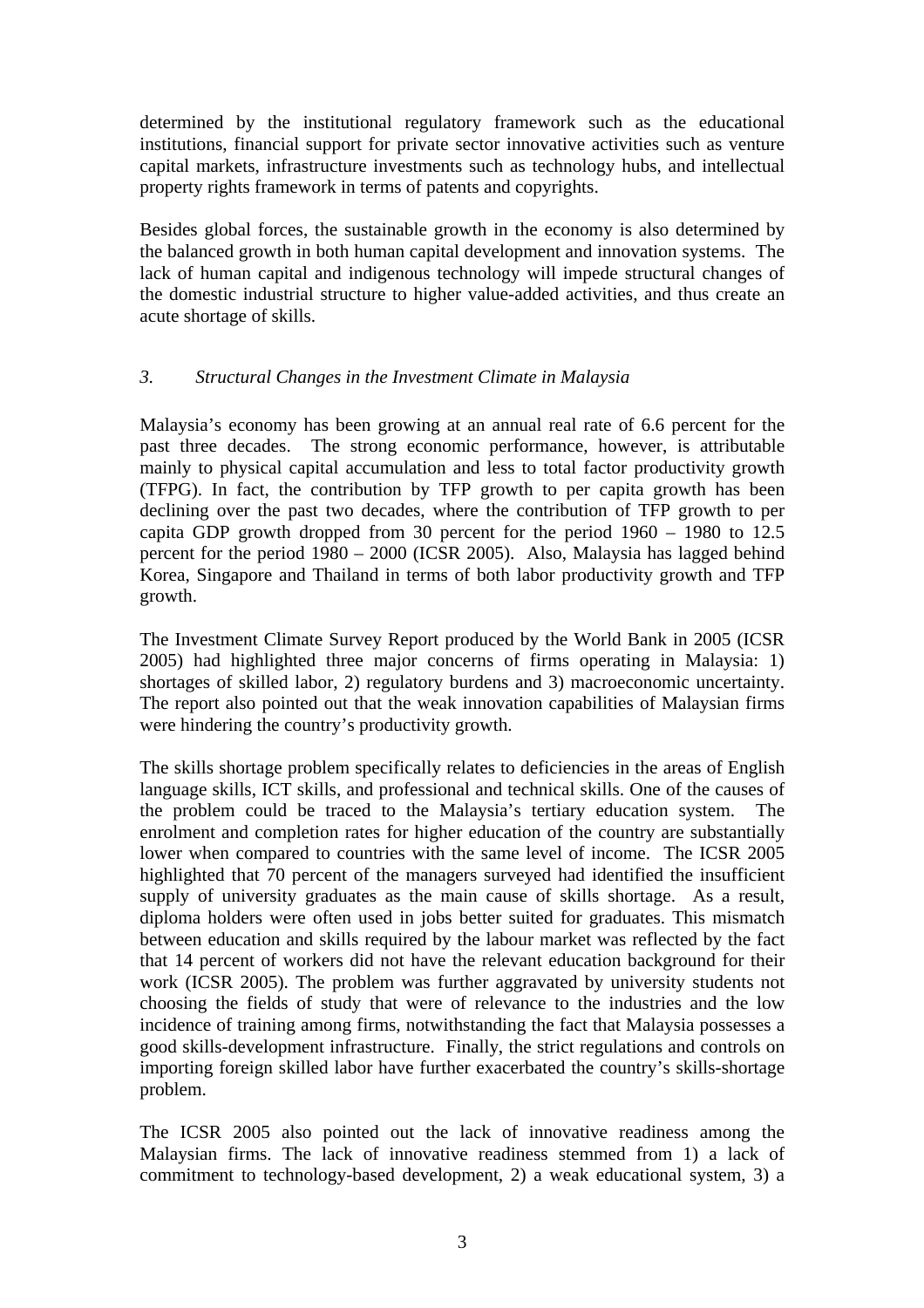weak policy to attract foreign investment, 4) a lack of capability to produce technology-intensive products, 5) a lack of scientific and engineering manpower and 6) a weak R&D relationship between industries and tertiary institutions.

#### *4. Structural Changes and Economic Growth: Ireland, Korea, and Malaysia*

#### *4.1 Beveridge Curve Analysis*

 $\overline{a}$ 

The comparative analyse of the skills shortages in Ireland, Korea and Malaysia was undertaken with a Beveridge Curve. Analysing the unemployment and vacancy relationship in the labour market (the Beveridge Curve) can reveal essential information about the flexibility and the current state of the labour market due to cyclical and structural changes in the domestic economy [3](#page-4-0) . The negatively sloped relationship between unemployment rate and vacancy rate, known as the unemployment-vacancy (*u-v*) curve or Beveridge curve, highlights that in an imperfectly competitive market, the matching of demand for, and supply of labour at given wages is impeded by imperfect information and structural differences with  $r_{\text{respect to qualifications, region or occupation}^4.}$ 

The secular stability of the Beveridge curve is essential in determining its usefulness in distinguishing between Keynesian causes of unemployment on the one hand and structural and frictional unemployment on the other. Since the curve is independent of the business cycle, movements along the curve can be interpreted as changes in factors that generate Keynesian unemployment, while shifts in the Beveridge curve rightwards can be regarded as due increases in structural discrepancies and frictions causing additional unemployment. The *u-v* curve could also shift due to industrial mismatch. The structural composition of demand for labour reinforced by limited substitutability of skills between industries is expected to shift the *u-v* curve outwards.

The position of the Beveridge Curve from the origin could also reveal important information on the current state of the labour market. For example, there will be high level of mismatch and skill shortages when both vacancy and unemployment rates are both very high and the Beveridge curve is located at the north-west quadrant in the unemployment-vacancy diagram (see Figure 1). Conversely, there is high level of efficient in the matching technology if the curve shifts towards the origin and the workforce is able to meet the vacancies and job requirements of the firms. The economy is also experiencing high level of efficiency and job creation when the Beveridge Curve is located at the north-east quadrant, where the economy is experiencing high vacancy and job creation with low unemployment. In this case, the economy is creating more jobs than that could be taken up by the workforce and most of the unemployment will be frictional in nature. The structural and skill mismatches are likely to be observable when the Beveridge Curve is located at the South-East quadrant where the unemployment rate is higher than vacancy rate. In this case, there

<span id="page-4-0"></span> $3$  Empirical studies on the existence of Beveridge Curve for the US and UK economy are provided by Blanchard and Diamond (1988) and Jackman et. et (1989) respectively. Recent evidence of the Berveridge Curve for East Asia is given by Teo, Thangavelu, and Quah (2005) and Tse, Leung and Chan (2002).

<span id="page-4-1"></span> $4^4$  U = (unemployed / (labour employed + unemployed))\*100, V = (vacancies / (labour employed + vacancies))\*100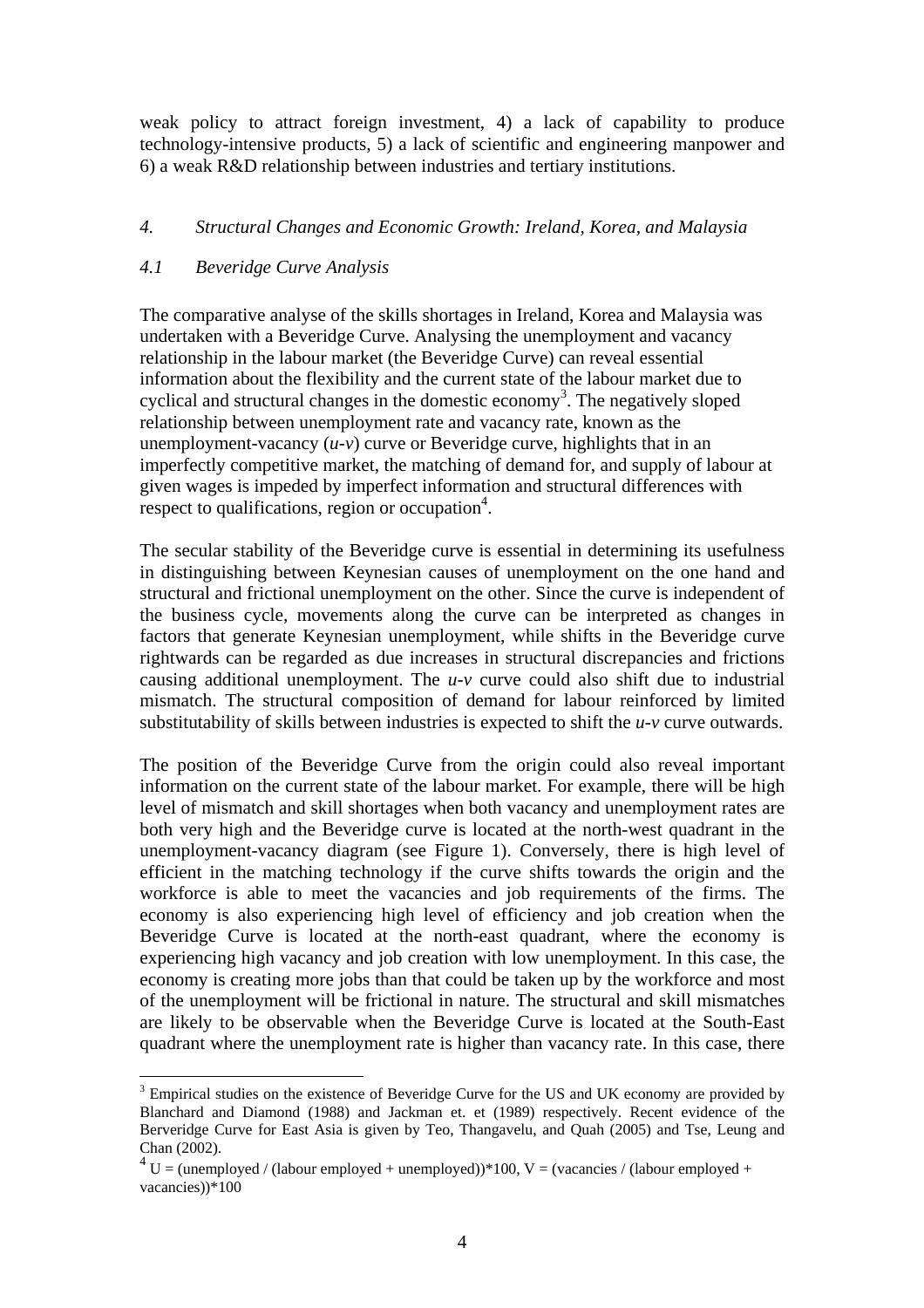are jobs available but the workers are not able to match the job created with their skills and thus are structural unemployed.

The Beveridge Curves for Ireland, Korea and Malaysia are given in Figures 1, 2, and 3 respectively. The Beveridge Curves for Ireland and Korea tend to show significant upward movement along the curve with significant drop in unemployment rate and improvements in vacancy rate after the 1997 Asian crisis.

The Beveridge Curve for Ireland is given in Figure 1. The Beveridge Curve for Ireland shows that the country was experiencing some mismatch problems in the mid-1990s where the unemployment rate was higher than the vacancy rate. By 2004, there is a subsequent movement along the Beveridge Curve that allowed the economy to experience lower unemployment with high vacancy rate, thereby indicating that Ireland has successfully overcome the mismatch and skills-shortage problems in its labor market in the early 1990s.



**Figure 1: Beveridge Curve of Ireland (1996 - 2004)** 

Korea also restructured its economy to higher value-added activities in the 1980s. An unemployment rate of nearly 4 percent with a vacancy rate of around 2 percent in Figure 2 for Korea was observed in 1984. The Korean labour market responded well to the structural changes in the domestic economy by moving up the curve until the Asian Crisis, reducing the unemployment to less than 3 percent with a vacancy rate of 10 percent in 1996. This indicates that there is strong job creation in the economy and tightness and excess demand in the job market. The impact of the Asian crisis suggests that there was a significant shift in the industrial structure with the unemployment increasing to nearly 7 percent for the Korean economy. Again, the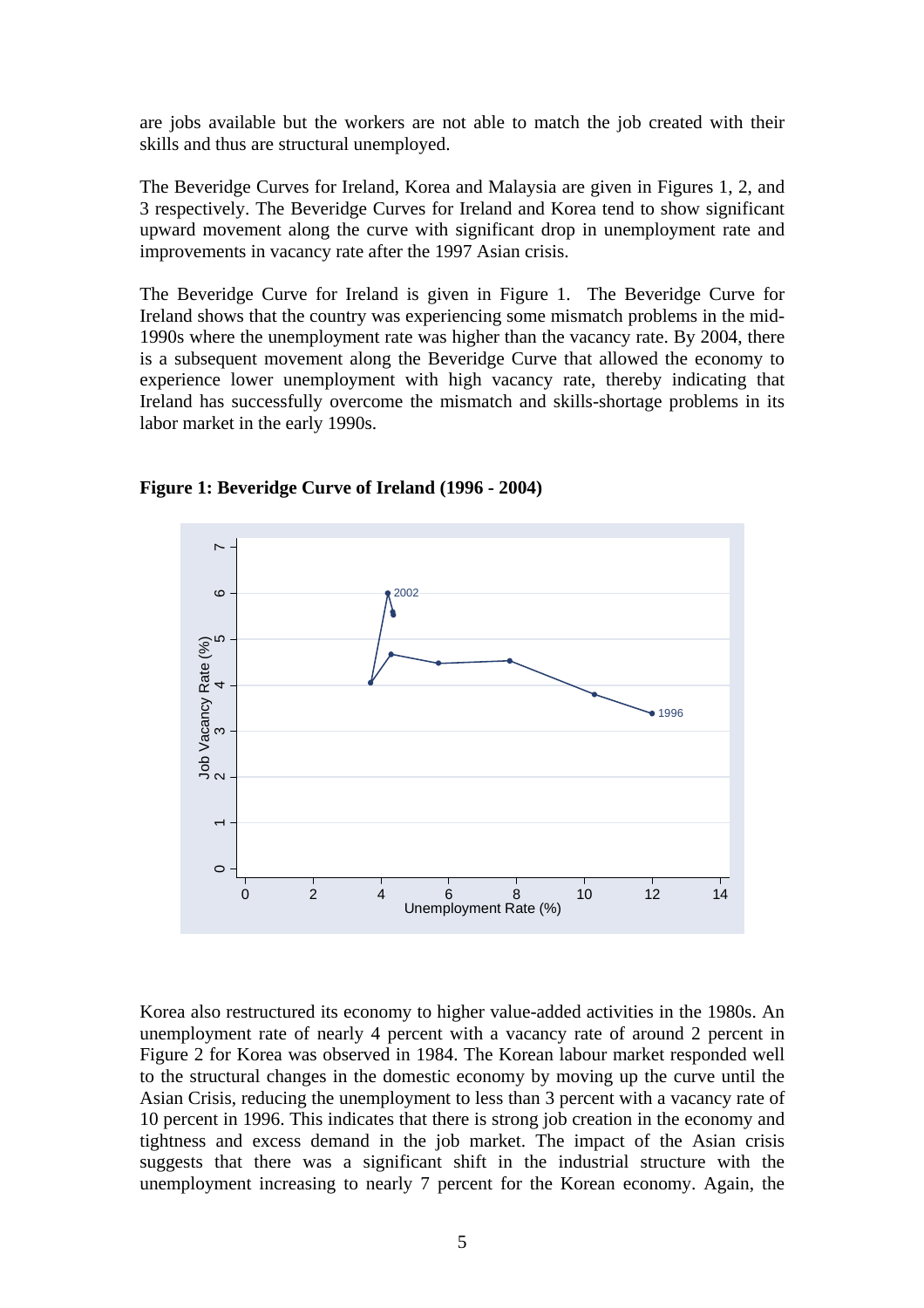Korean labour market was able to respond successfully to the structural changes in the economy by moving up the new curve by reducing unemployment rate and achieving similar vacancy rates to the pre-crisis level of 1996.



**Figure 2: Beveridge Curve for Korea (1984-2003)** 

The Beveridge Curve for Malaysia in Figure 3 shows evidence of some mismatch problems in the mid-1980s when the economy was adjusting structurally to produce goods and services that were more labor- and capital-intensive. The Malaysian economy seems to have experienced a significant unemployment rate in the 1980s as unemployment rate exceeded 7 percent in the mid-1980s. This is again a significant period for the Malaysian economy as it structurally adjusted to higher value-added activities in labour and capital intensive production. This was reflected by the rising share of the manufacturing sector and the falling share of the agricultural sector, where the share of agriculture fell from 20 percent in 1980 to less than 10 percent in 2000. In contrast, the share of manufacturing increased from nearly 20 percent in 1980 to over 30 percent in 2000. This indicates that the demand for labour intensive and semi-skilled workforce for the manufacturing sector was supported by the intersectoral movement from the agricultural sector.

The country also responded well to the changes in the demand for skilled labor in the 1990s with falling unemployment and rising vacancy rates. We can observe that the Beveridge Curve for Malaysia has shifted to the North-East quadrant in the unemployment-vacancy diagram in Figure 3. The positive response of the labour market in the 1990s is reflected by the movement upwards along the Beveridge Curve.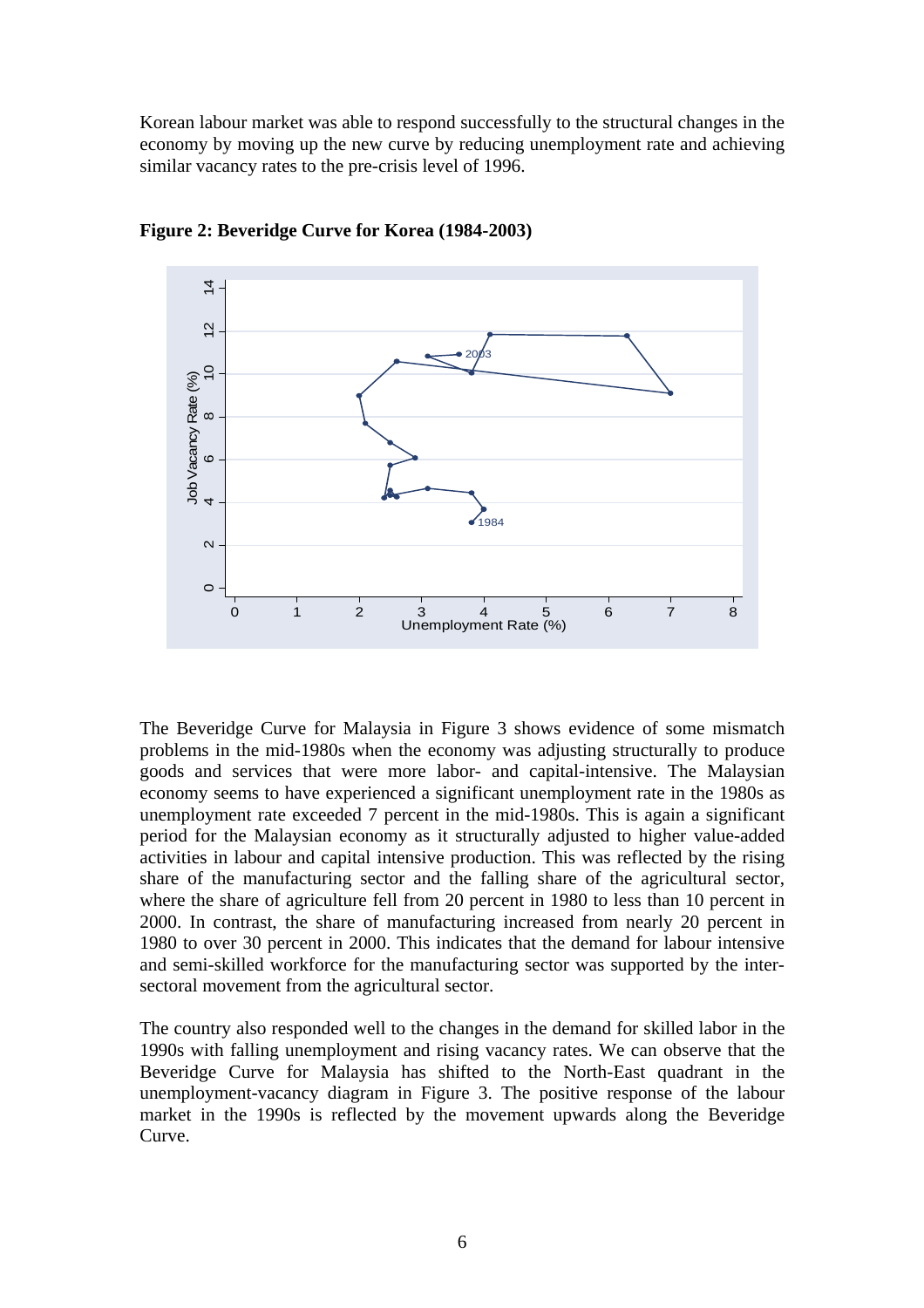But since the early  $21<sup>st</sup>$  century, the vacancy rate has been falling significantly with the unemployment rate showing some gradual increases. This indicates a potential problem of structural unemployment and skills shortages in the domestic labor market. In fact, the vacancy rate is falling below 1 percent with unemployment rate marginally increasing to nearly 4 percent. The falling vacancy rate with rising unemployment rate indicates potential problems of structural unemployment and skill shortages in the Malaysian labour market. This shift in the Beveridge Curve is also in line with the structural changes in the Malaysian economy as it moves up the higher value-added activities to more skills, capital and technology intensive production.



**Figure 3: Beveridge Curve for Malaysia (1980 – 2004)** 

#### *4.2 Productivity Growth Comparison*

 $\overline{a}$ 

Malaysia has experienced a secular decline in labor productivity growth since the mid-1990s. Although both Korea and Malaysia were affected by the Asian financial crisis, Korea's TFP growth rebounded in a more robust and expeditious way than Malaysia's.

We seek to understand structural changes in the Irish and Korean manufacturing sectors and their implications for productivity growth by analyzing productivity performance at the industry level. We use a data set the Groningen Growth and Development Centre has assembled from the OECD's STAN database<sup>5</sup>. It comprises data for 60 industries that span the entire economy of OECD countries. We focus on the manufacturing sector, i.e., two-digit industries from 15 to 37 (ISIC rev 3).

<span id="page-7-0"></span> $<sup>5</sup>$  More information about the data set can be found at http://www.ggdc.net/dseries/60-industry.html.</sup>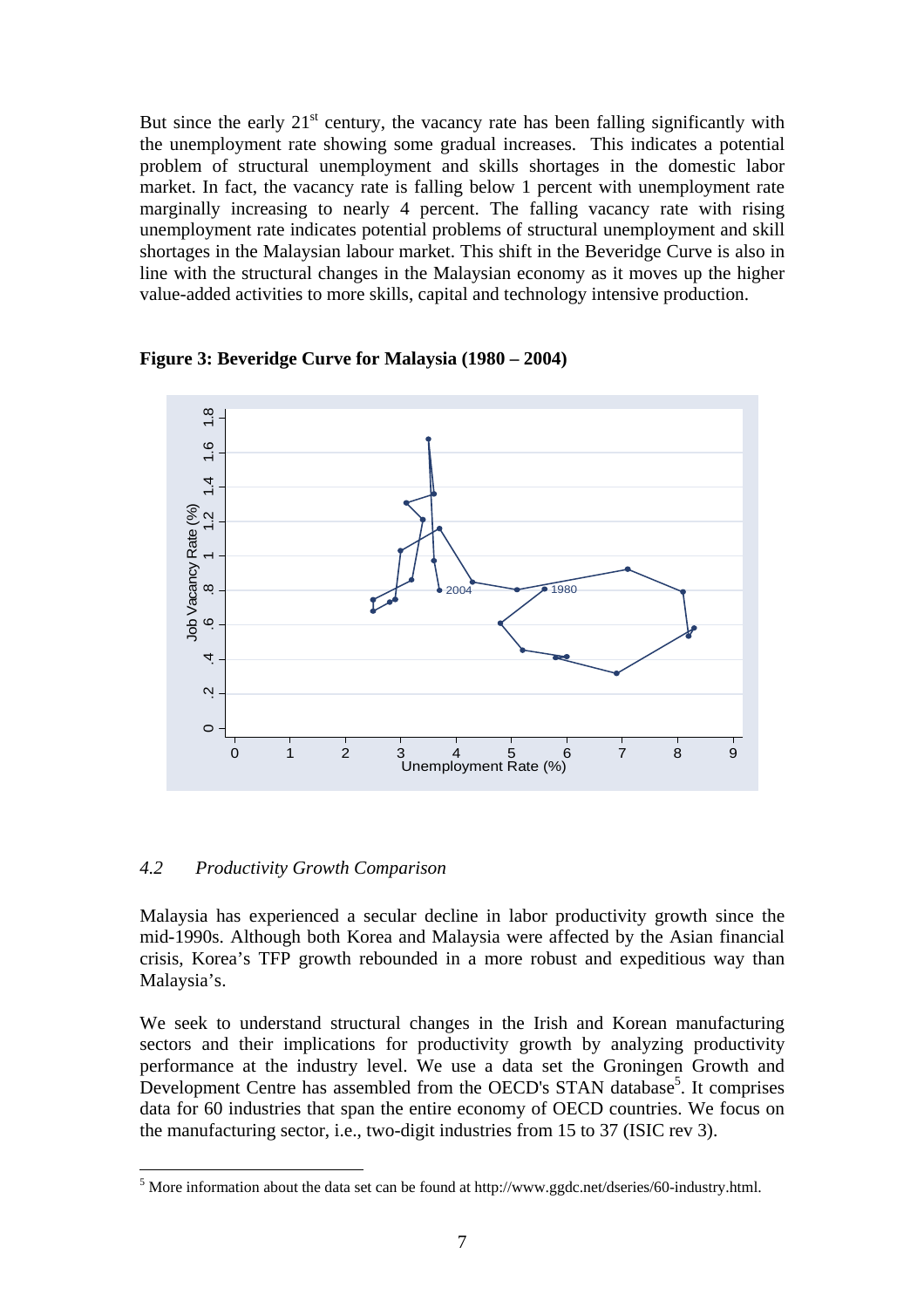We classify the manufacturing industries into four sectors according to the degree of technological sophistication: low-technology, medium-low-technology, medium-hightechnology, and high-technology. Our classification is based on the OECD definition of the four sectors<sup>6</sup>.





The ability to move from a low technology economy to a high technology one is the inevitable path to sustained economic prosperity. Ireland and Korea have developed strong manufacturing industries. This is reflected in the two countries' manufacturing labor productivity growth, which has out-performed that of the US (see Figure 4).

Analyses of industry-level data given in Figure 5 show that the high-tech sector commanded the lowest labor productivity in both economies in the late 1970s, while the low-tech sector had the highest and the second highest labor productivity in Ireland and Korea, respectively. But in 1995, labor productivity in the high-tech sector overtook the other three sectors.

 $\overline{a}$ 

<span id="page-8-0"></span><sup>6</sup> http://www1.oecd.org/publications/e-book/92-2003-04-1-7294/annex-1.htm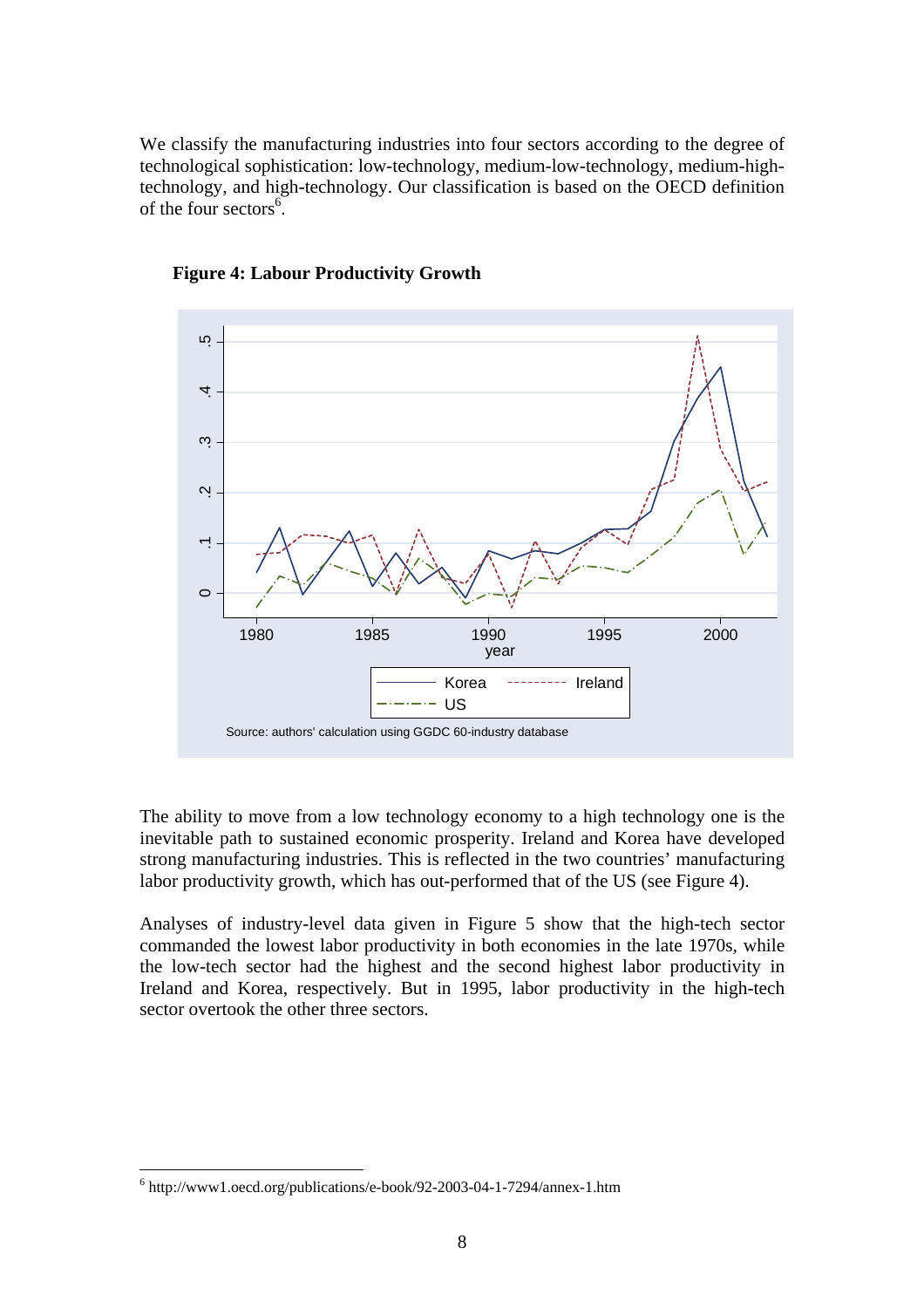**Figure 5: Manufacturing Labour Productivity by Sector** 



The shifting of comparative advantage in both countries is also reflected in the shares of the four sectors in total manufacturing employment as given in Figure 6. In the late 1970s, although low-technology manufacturing had the highest level of labour productivity, its share in total employment started declining. By the end of the sample period in 2002, low-technology manufacturing only employed 40 percent of Ireland's total manufacturing labour force down from nearly 60 percent in 1980. In Korea, the decline was even more dramatic - from nearly 60 percent in the early 1980s to just over 30 percent two decades later. Parallel to the decline of the low-technology sector is the increase of the shares of high- and medium-high- technology sectors. In Ireland, the share of high-technology sector doubled from under 10 percent to 20 percent in twenty years.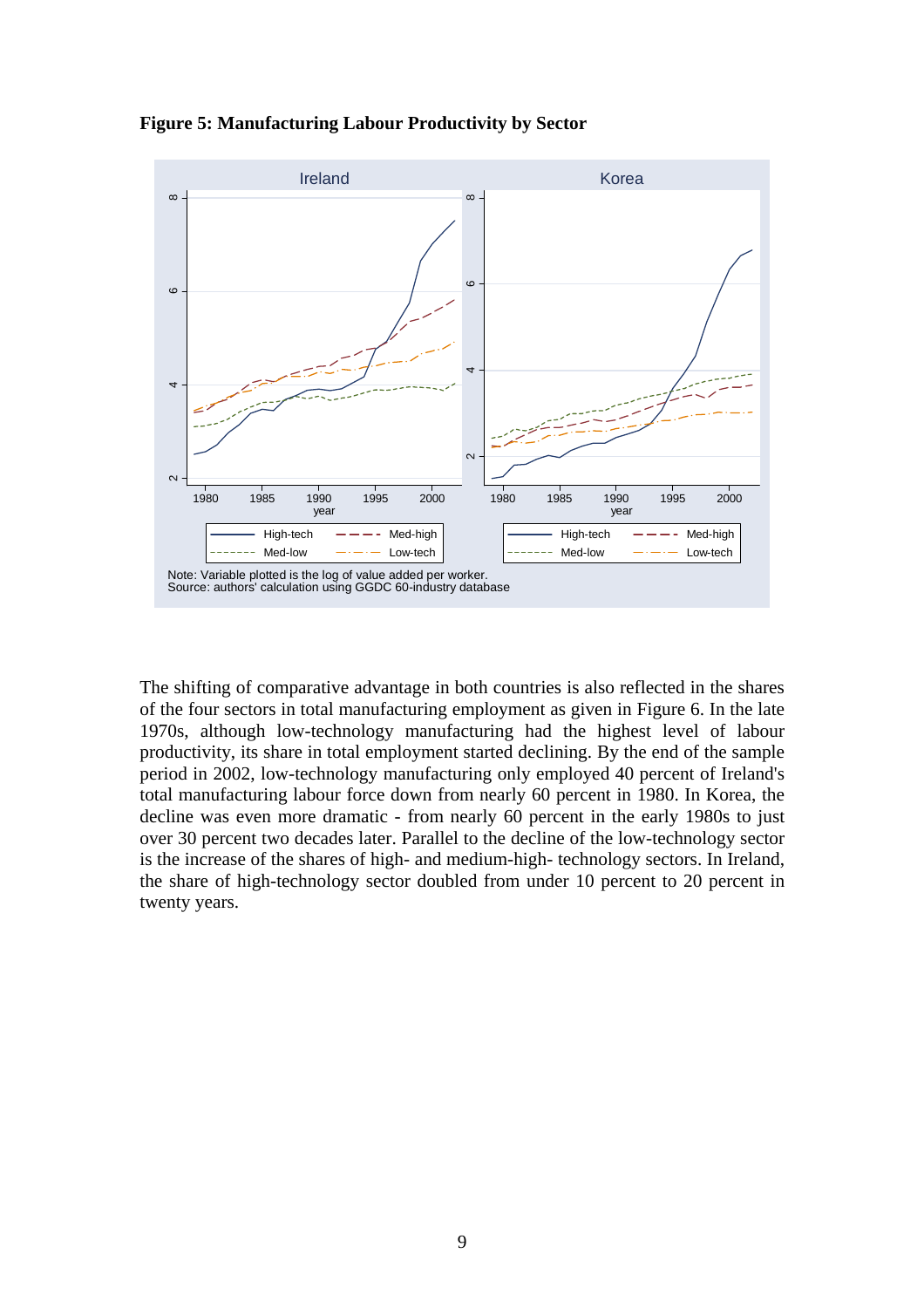**Figure 6: Employment Share by Sector** 



#### *4.3 The Irish and Korean Experiences: Accumulation of Human Capital*

#### *4.3.1 Korea*

Korea's education policy has changed over time to meet the demand for skills and talent that the new economic structure demands. Kim (2005) notes three distinct stages of the Korean economic development and the key features of Korea's economic structure and education policy in each stage are summarized in Table 1. The country has gone through three distinct stages of economic development. Each stage calls for a different mix of education policies. At the initial stage of economic development, the country's comparative advantage was in labor-intensive production. The key education reform was to ensure a sufficient supply of workers with basic skills: the ability to read and write and understand and follow technical instructions. The country achieved this by expanding general education at the primary and lower secondary level and vocational training and education. In 1967, the Korean government enacted the Vocational Training Law to allow the establishment of more vocational training institutes. In order to improve the quality of skilled manpower, the government implemented the National Technical Qualification Testing System in 1973. The passage of the Basic Law for Vocational Training in 1976 required companies to provide in-plant training. Failing to do so would result in the paying of a levy.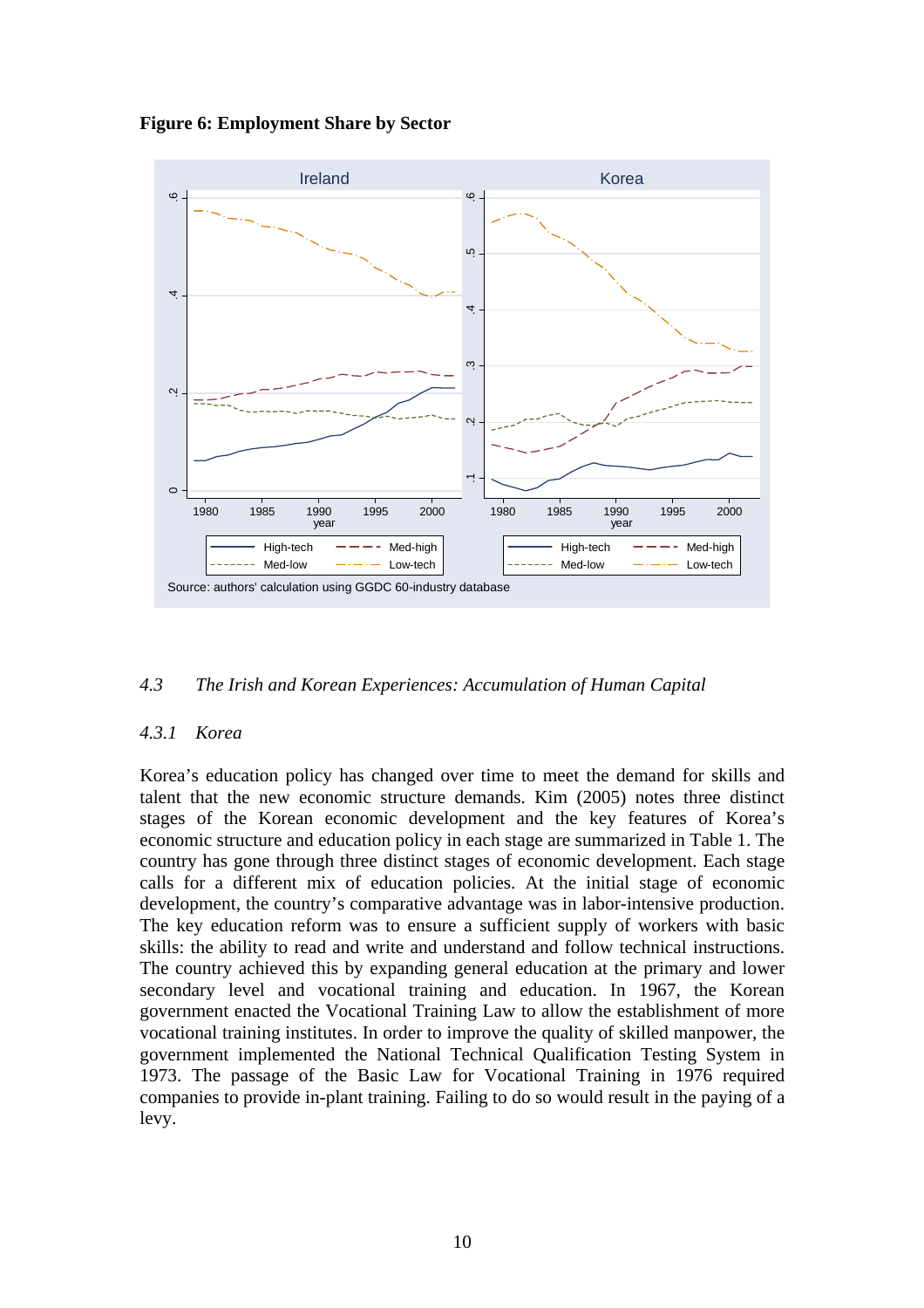| Table 1: From imitation to innovation: Korea's education policy |                                                                                       |                                                                                                               |                                                                                                                                                                                                                                     |
|-----------------------------------------------------------------|---------------------------------------------------------------------------------------|---------------------------------------------------------------------------------------------------------------|-------------------------------------------------------------------------------------------------------------------------------------------------------------------------------------------------------------------------------------|
| Stage                                                           | Economy                                                                               | Major Industry/<br><b>Exports</b>                                                                             | Education policy mix                                                                                                                                                                                                                |
| $1960s -$<br>mid-1970s                                          | Take-off & Export-<br>driven in $60$ 's;<br>export acceleration<br>in early 70's      | Light manufacturing<br>goods(clothing,<br>textile, shoes, etc);<br>Electronic goods<br>(television, radios)   | Expansion of primary and<br>lower secondary education;<br>school equalization policy<br>emphasis on vocational<br>education and training (VET)<br>(late 60s); separate VET<br>track; limited access to<br>university education      |
| Mid-1970s<br>-- late<br>1980s                                   | Structural<br>adjustments in late<br>70's: from imitation<br>to innovation in<br>80's | Heavy & chemical<br>industry;<br>Iron industry,<br>shipyard, precision<br>manufacture                         | Expansion of upper<br>secondary education;<br>strengthening junior college<br>and open university;<br>expansion of higher<br>education                                                                                              |
| $1990s -$<br>present                                            | Knowledge-based<br>economy by mid-<br>90's                                            | Semiconductor,<br>information &<br>communication<br>technology;<br>Computers, cellular<br>phone, memory chips | Establish life-long learning<br>infra-structure;<br>promote deregulation and<br>diversity; curriculum<br>integration and school<br>diversification; employment<br>insurance system; cyber<br>university; and credit bank<br>system. |

At the second phase of economic development, the country embarked on a massive government-directed industrialization effort to steer the economy toward chemical and heavy industries. The focus of education policy at this stage was the expansion of upper secondary and tertiary education. Vocational training remains a top priority, though. The government expanded the enrolment in higher education in the 1980s due to social pressure. This caused enrolment in vocational, secondary schools to decline. A similar trend was also observed for in-plant training. This resulted in a shortage of production workers, especially in small- and medium-sized companies.

The current stage of development, which began in the mid-1990s, has seen the country establish a strong foothold in high-tech industries. The emphasis on education policy should be placed on strengthening the links between schools and industries, establishing infrastructure for life-long learning, having a competitive higher education system. To strengthen the links between schools and industries, especially in the areas of technical education and training, a system called the "Two-Plus-One" Program, which comprises two years of vocational education in schools, followed by a year of practical hands-on field training, was introduced in 1994.

In 1995 the Presidential Commission for Education Reform proposed the second Education Reform Program. Vocational education was reformed with the objective of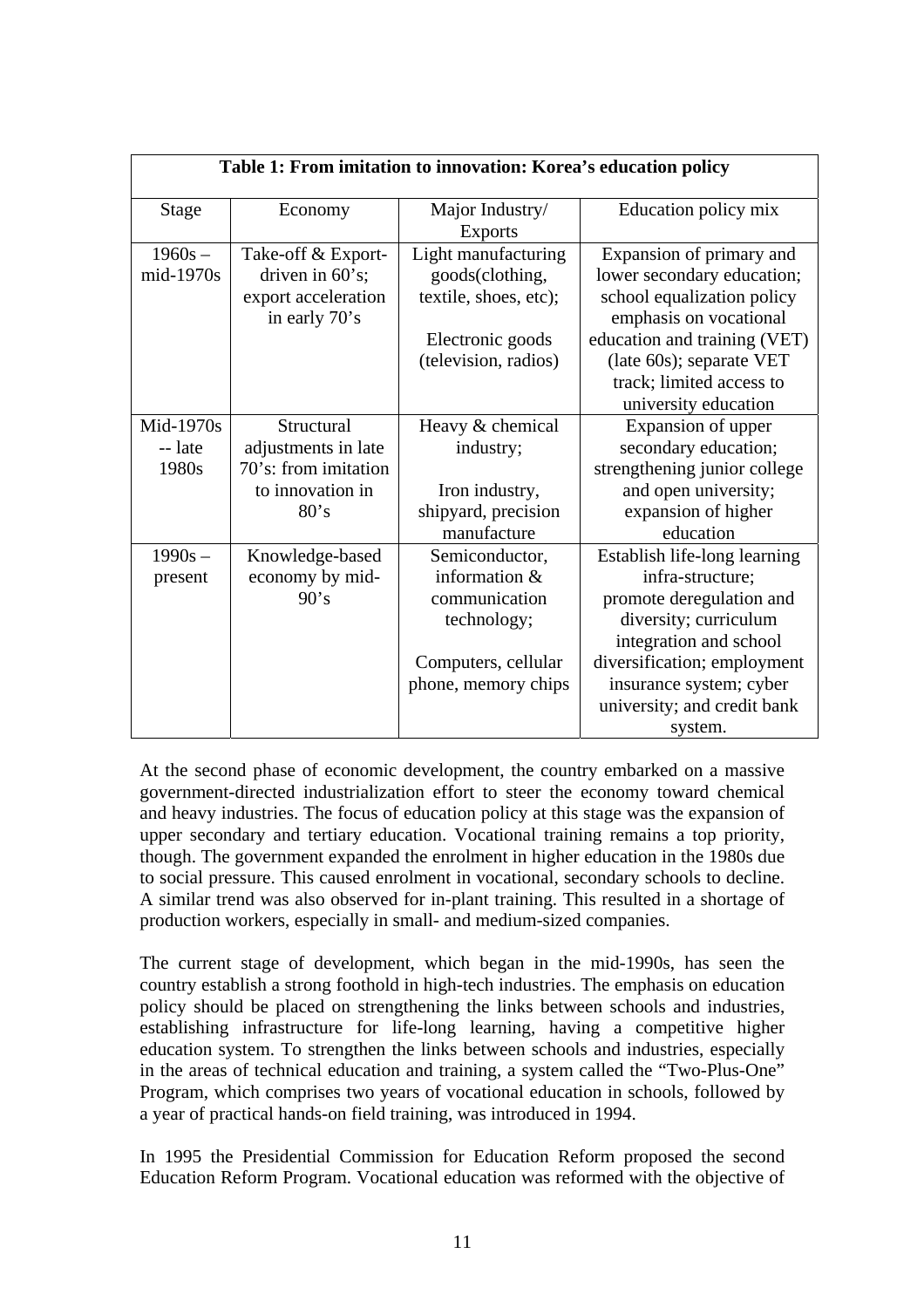encouraging life-long vocational training. To achieve this goal, part-time registration to college was allowed on a test-based system. Students in vocational senior secondary schools and workers in industry were able to continue their education. Furthermore, these students had priority in the selection process for entry into colleges in related fields of study.

The Korean government initiated the Brain Korea 21 project to attempt to transform the country's universities into world-class institutions of higher learning. The government invested \$1.2 billion in universities with three-quarters of the budget being used to support graduate schools in certain fields in the natural and applied sciences, humanities, and social sciences. Part of the budget was also used to provide a supportive educational environment for graduate students in the form of stipends, financial support for overseas study and research infrastructure.

Another lesson that can be drawn from the Korean case is that a systematic effort was made to link up the different components of the economic structure to the educational institutions. Over the years, higher education in Korea has evolved into a dual system: a few elite organizations setting the benchmarks and operating outside the organizational boundaries of the established system and mass higher education. A good example is the establishment of the Pohang Institute of Science and Technology (POSTECH).

#### *4.3.2 Ireland*

Being a small and open economy, Ireland is more vulnerable to external shocks compared to Korea. Thus, the mix of policies that Ireland employed to overcome its skills shortage also differs slightly from that of Korea. The ingredients of Ireland's economic success were identified as: 1) sound macroeconomic policy; 2) low corporate tax rates; 3) the presence of efficient government institutions, such as the Industrial Development Agency; 4) investment in ICT; 5) strategic location in the European Union, with an English-speaking population; 6) the existence of an education system that is integrated with global demand; 7) an open immigration policy; and 8) a centralized wage-bargaining system (Barry, 2005; Honohan & Walsh, 2002; Fortin, 2000).

Like Korea, Ireland's education policy has been one of the key factors for its economic success. The country has had the highest percentage of population with tertiary education. It also has one of the highest numbers of science and engineering graduates per 1000 persons of the population. This largely had to do with a major educational policy in the late 1960s that made secondary schooling free for all schoolage youths, as "the fee-paying aspect to secondary education prevailing prior to reform was a major hurdle for families" (Denny and Harmon, 2000). The provision of free secondary education in the late 1960s has definitely contributed to this spectacular achievement. Other reforms to the education system were the abolition of primary school certification and increases in the compulsory attendance age.

In the 1990s, Ireland encountered a skills-shortage problem when there was a surge in FDI and export demand in the ICT sector. The number of science graduates produced was insufficient to meet the requirements of the high-tech economy. Policies to increase the supply of skilled workers were proposed. They were: 1) curriculum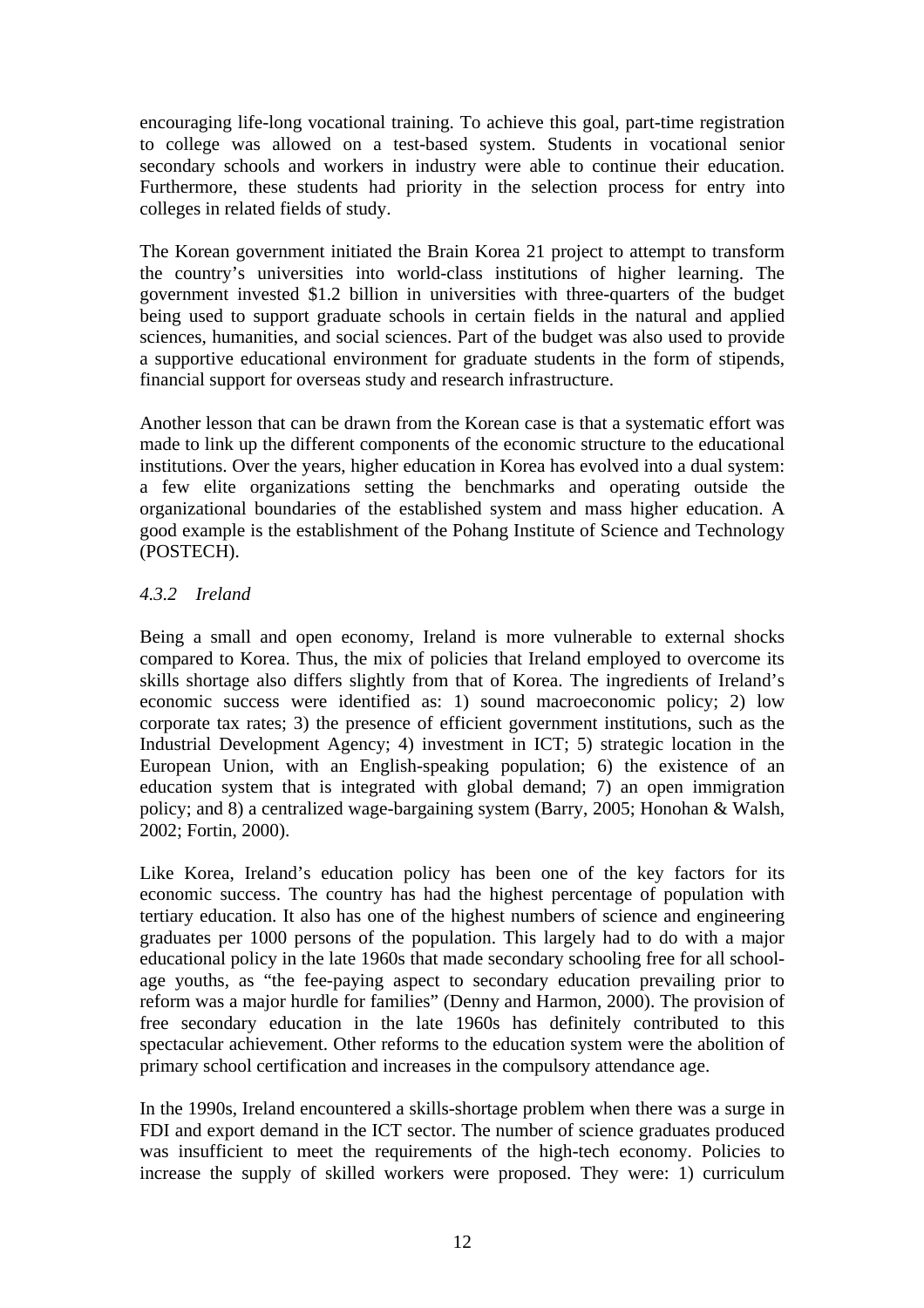reform to establish the relevance of science and technology to contemporary life and society; 2) provision of hands-on laboratory experiments at the primary and secondary levels; 3) provision of in-service teacher training; and 4) science grants to enhance science education in all primary schools.

Ireland's response to the increasing skills demand of this industry is to harness its own capabilities in science and technology and align the education system to the FDI development strategy of the economy. Ireland adopted the Northern European model of higher education, which focuses on the need for technical as well as traditional university education. As a result, the percentage of students enrolled in universities fell from 75% in 1965 to 54% in the late 1990s. Conversely, the percentage of students enrolled in vocational and technological education increased from 2% to 37% for the same period.

At the tertiary level, Ireland has an education system that places equal emphasis on general education and vocational and technological training. To a certain extent, this mitigates the shortage of workers that have the necessary skills to meet the demand of high-tech FDI. The establishment of the Regional Technical Colleges and two National Institutes of Higher Education has also played a part in building up Ireland's pool of skilled labor.

Besides the shift towards a more vocational- and technological-based educational system, the establishment of the Regional Technical Colleges (RTCs) in the 1970s also helped equip the Irish people with the necessary skills to meet the demand of the high-tech FDI. The initial objectives of RTCs were to provide i) senior-cycle postprimary courses leading to the Leaving Certificate, ii) junior and senior Trade Certificate courses for apprentices on day or block release from work, iii) courses for technicians and iv) adult education and retraining courses (Barry, 2005). Subsequently, they shifted their focus from the provision of secondary teaching to that of tertiary courses. The scope of courses was also expanded to include subjects such as engineering, construction and business studies, applied science and art and design. The majority of courses are of two-year duration, leading to a National Certificate award. There are also a small number of one year certificates courses, a significant number of three-year courses leading to a National Diploma, and a limited number of four-year degree-level courses. The introduction of European Social Fund aid to the RTCs also played a part in building up Ireland's pool of skilled labour.

Ireland's technical education was given a further boost when two National Institutes of Higher Education (NIHEs), modelled after the UK system of polytechnics were set up in 1972 and 1980 respectively. The NIHEs operated primarily at degree level and were subsequently granted university status in 1990.

The key institutions in charge of attracting foreign direct investments into the economy such as the Industrial Development Agency was given authority to continuously align and improve the educational and infrastructure. Concerned by the looming shortage of electronics graduates, the Industrial Development Agency (IDA) persuaded the government to increase the educational capacity for technology-related courses. As a result, the number of engineering graduates increased by 40% between 1978 and 1983, while the number of computer science graduates increase tenfold for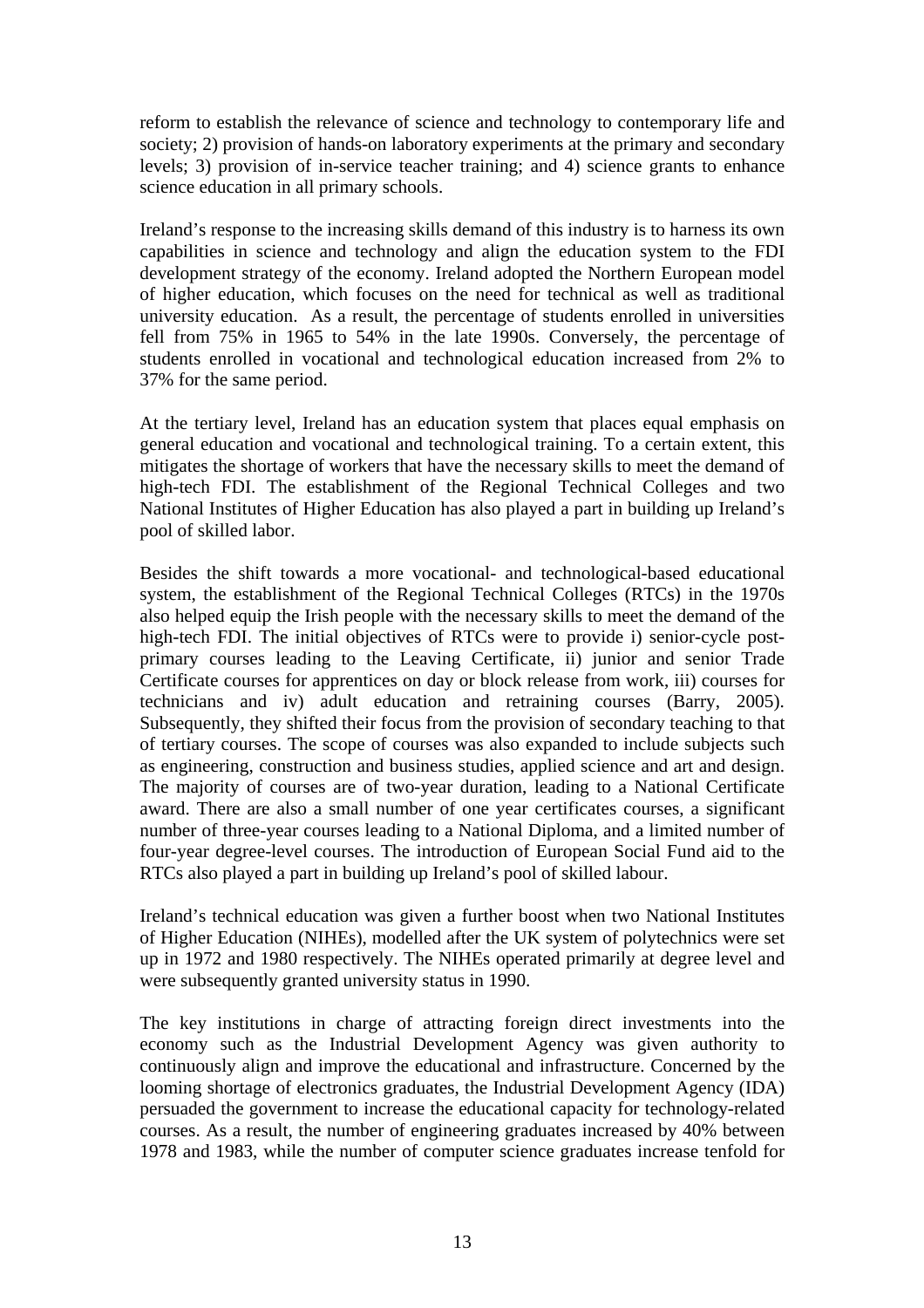the same period. The IDA also introduced a range of one-year conversion courses to equip science graduates with electronics qualifications.

In the 1990s Ireland's foreign direct investment and export demand have been largely driven by the information and communications technologies sector. However the current output in scientific degrees was not enough for Ireland to meet the requirements of a high-technology economy. A number of other policies were proposed to increase the supply of skilled workers in the economy: curriculum reform to establish the relevance of Science and Technology to contemporary life and society and secondly, the importance of hands-on laboratory experiments at the primary and secondary level; provision of in-service teacher training; new physical sciences grant to enhance science education in all primary school.

The immigration policy between Ireland and the United Kingdom allows workers from the two countries to move in and out freely. This equalizes wages in the two countries. But more importantly, when Ireland is facing a skills shortage, this drives the wages of skilled labor higher, which, in turn, attracts labor from Great Britain. All of this would not be possible without a highly flexible immigration policy (Honohan and Walsh, 2002).

#### *5. Implications for Malaysia*

There are several policies that are very crucial to help address the skills shortage problems in Malaysia. First, the development of human capital is the key factor for the growth of the innovation-based economy. Both Ireland and Korea have invested heavily in higher education and aligned their educational policy to the changing manpower demands in the economy. It must be recognized that the Malaysian economy is an open economy driven primarily by foreign direct investment and export growth. Thus, the education system must recognize the changing manpower demand conditions in terms of the needs of the multinational corporations and the large corporations. As the Malaysian economy transits toward an innovation-based economy, the demand for technical and scientific skills will increase. To meet the rising demand for science and technical skills the following alignment in the education system to vocational- and technical-based education will be important:

- i) Increase the supply of the workforce with science and technical (S&T) backgrounds. The intake in S&T courses at the university level should be increased with relevant investment in key S&T technologies in the universities.
- ii) The investment in laboratories and research centres at universities will provide the link between academic institutions and industries in transferring technologies and knowledge. This will also be an important conduit for aligning the educational system to the changing needs of industries. The case of POSTECH in Korea is a good example. POSTECH was a spin-off of POSCO, a leading Korean steel company and was created in response to an acute shortage of high-quality graduates. The establishment of Bell Labs at Lucent Technologies' Dublin facilities – the Digital Enterprise Research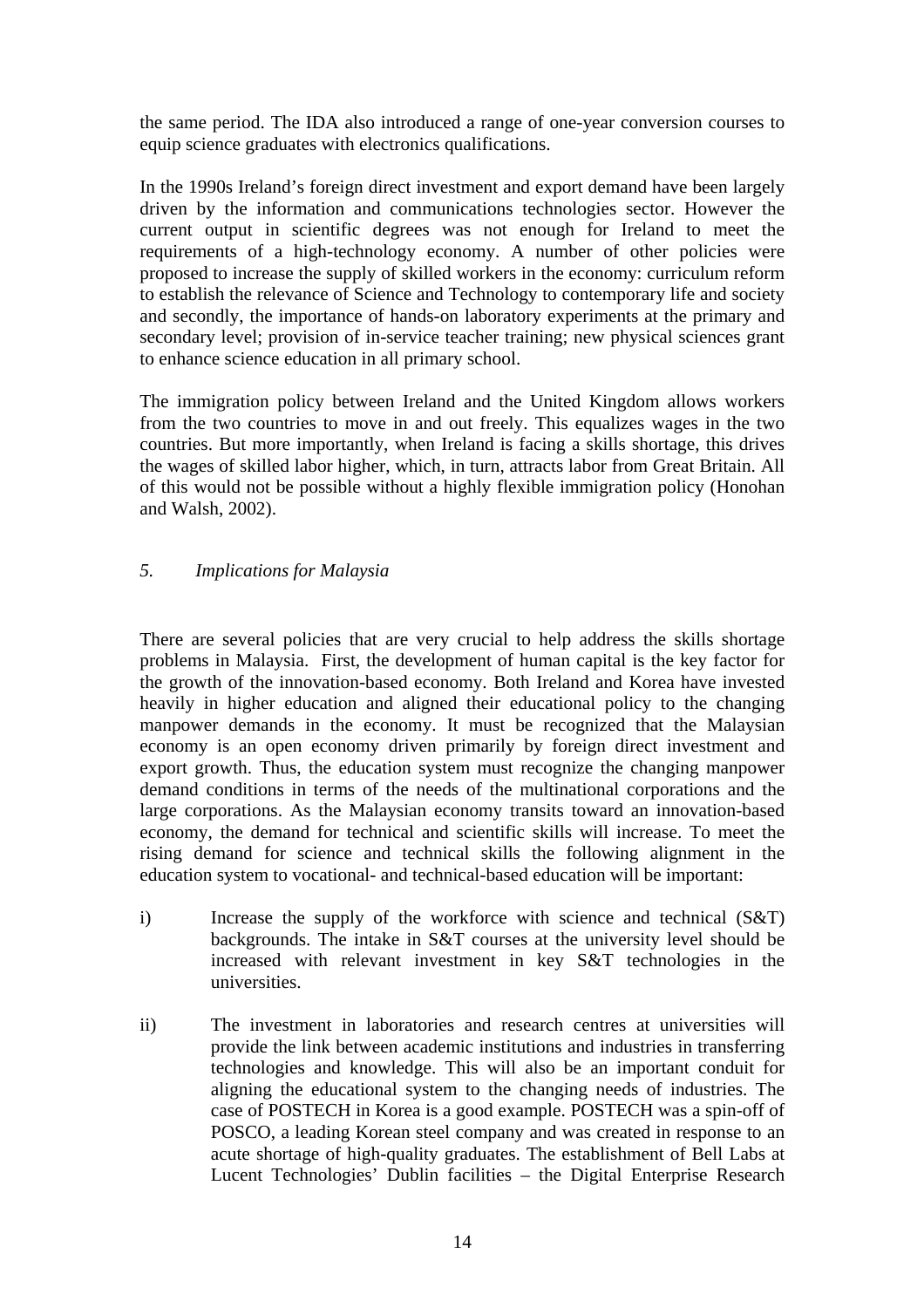Institute – was established in collaboration with University College Galway and Hewlett-Packard, and the collaborative partnership by three Irish universities to set up the Centre for Research on Adaptive Nanostructures and Nanodevices are some key examples of collaboration between Irish industries and universities.

- iii) The increase in student intakes in technical and science subjects should also be complemented with strong academic staff in S&T. The retention of strong and well-qualified academics and teachers was one of the key components in improving the quality of academic institutions in Ireland.
- iv) Training and retooling are important for workers to sustain their human capital in rapidly changing industrial structures. There are a number of Industrial Training Centres and Polytechnics in Malaysia. The scope and depth of industrial-training education in these institutions could be improved. The various industrial training centres could be consolidated and merged to form larger training centres to provide training for the older and younger members of the workforce. For example, the initial objectives of RTCs in Ireland were not only to provide adult training, but also for certification and accreditation of the adult courses. This increase the recognition of the employability skills of the workers. The larger training centres also have the economies of scale to shift their focus from the provision of secondary teaching to that of tertiary courses. The scope of courses was also expanded to include subjects such as engineering, construction, business studies, applied science, art, and design. The certification of the various training programs at the national level is very vital for the recognition of the training certificates. A national agency should be set up to accredit the various training institutes and maintain the quality of skill training.
- v) The introduction of European Social Fund aid to the RTCs also played a part in enhancing Ireland's pool of skilled labor. Thus, a nation-wide fund to assist workers in upgrading their skills will be crucial for life-long learning.
- vi) The recognition of changing demand for skilled workers should also recognize the need for an English-speaking workforce with high educational attainment to be employed in rapidly changing S&T production activities. For example, a significant advancement in information and telecommunication technologies requires workers with good communication and soft skills to support activities ranging from business services to sophisticated financial services. Thus, there is an urgent need for the Malaysian education system to adopt English as a medium of instruction and strong emphasis should be placed on written and communication skills for all levels of education.
- vii) There should be a central government planning agency to coordinate and integrate the educational system to the changing needs of the private sector such as the Industrial Development Agency in Ireland. This agency should be driven by global best practices in promoting Malaysia's investment in its industrial structure. This government agency should be a leading agency to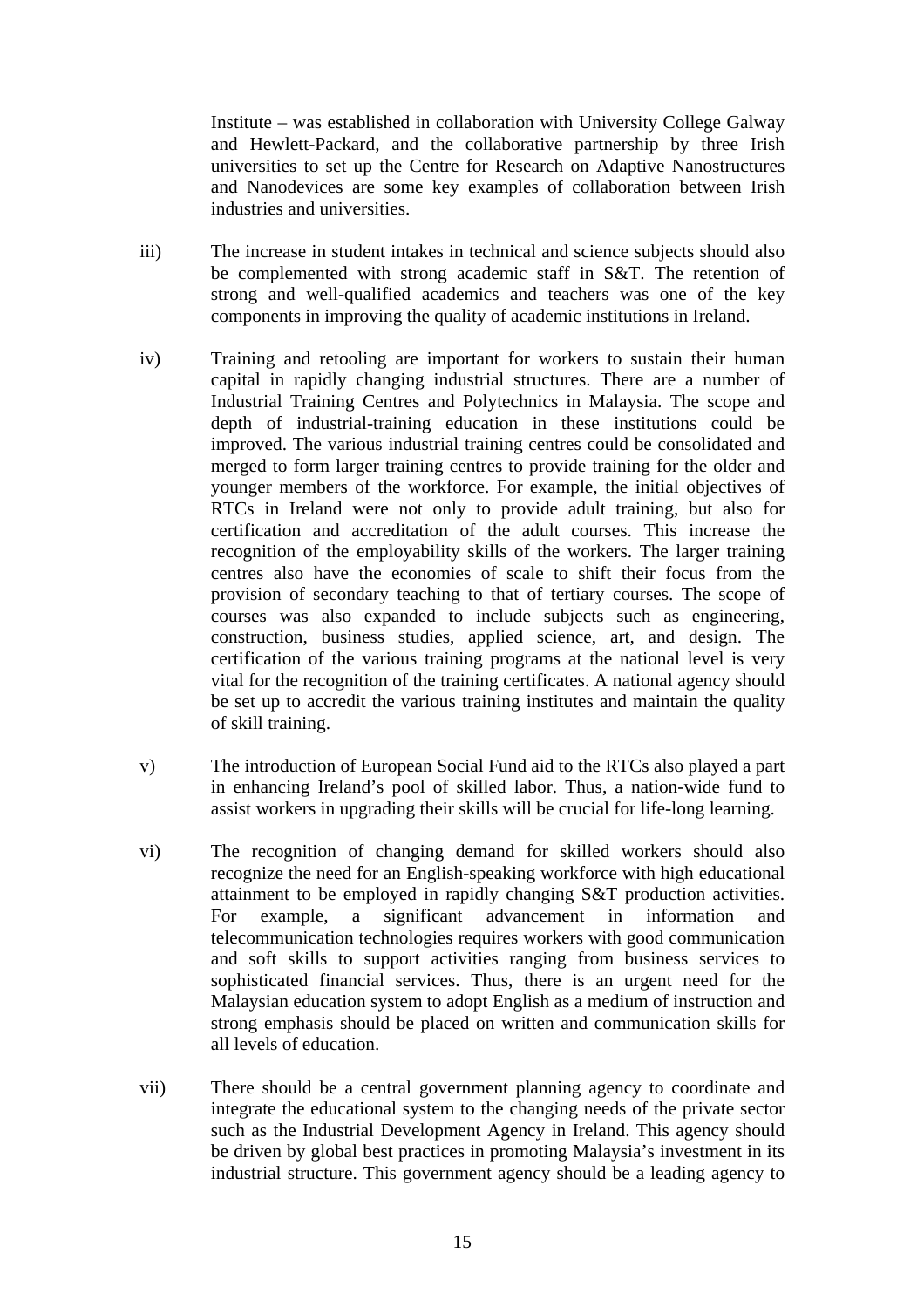monitor the needs of industries and continuously improve and align education and infrastructure in the economy.

- viii) Immigration policy is another important component in creating flexibility in the labor market, and skilled foreign workers could be used to augment domestic human capital. Ireland's immigration policy allows immigrants from the UK, the European Economic Area (EEA), and Switzerland to take up employment in Ireland without any requirements of work permits or work visas. Thus, the Malaysian government could liberalize the flow of more skilled foreign workers into the domestic economy.
- ix) A greater cooperative approach among workers, employers, and government could play an important role in harmonizing the structural changes and skill shortages in the domestic economy. The harmonizing of the labor market could be in the form of moderating wage changes and greater recognition of skill shortages at the national level, which could be important in recognizing the bureaucratic bottlenecks and pushing for important labor-market reforms at the national level.
- x) In addition, there should be a greater investment in domestic "Absorptive Capacity," such as the infrastructure for information and telecommunication technology. The provision of infrastructure is an important component of innovation system in terms of creating the externalities of for amalgamation of key local and foreign industries.
- xi) Finally, SMEs will play an important role and conduit in creating linkages to multinational companies and, hence, create direct and indirect access to the technologies of multinational corporations.

Although the Malaysian economy has good technical education and training policies to help tap into the global stock of knowledge and its firms are technologically active in terms of adopting new technologies, the economy is still lagging behind other countries in terms of technology competitiveness. It has to improve its development in vocational and technical education system that will allow life-long accumulation of human capital for the Malaysian economy.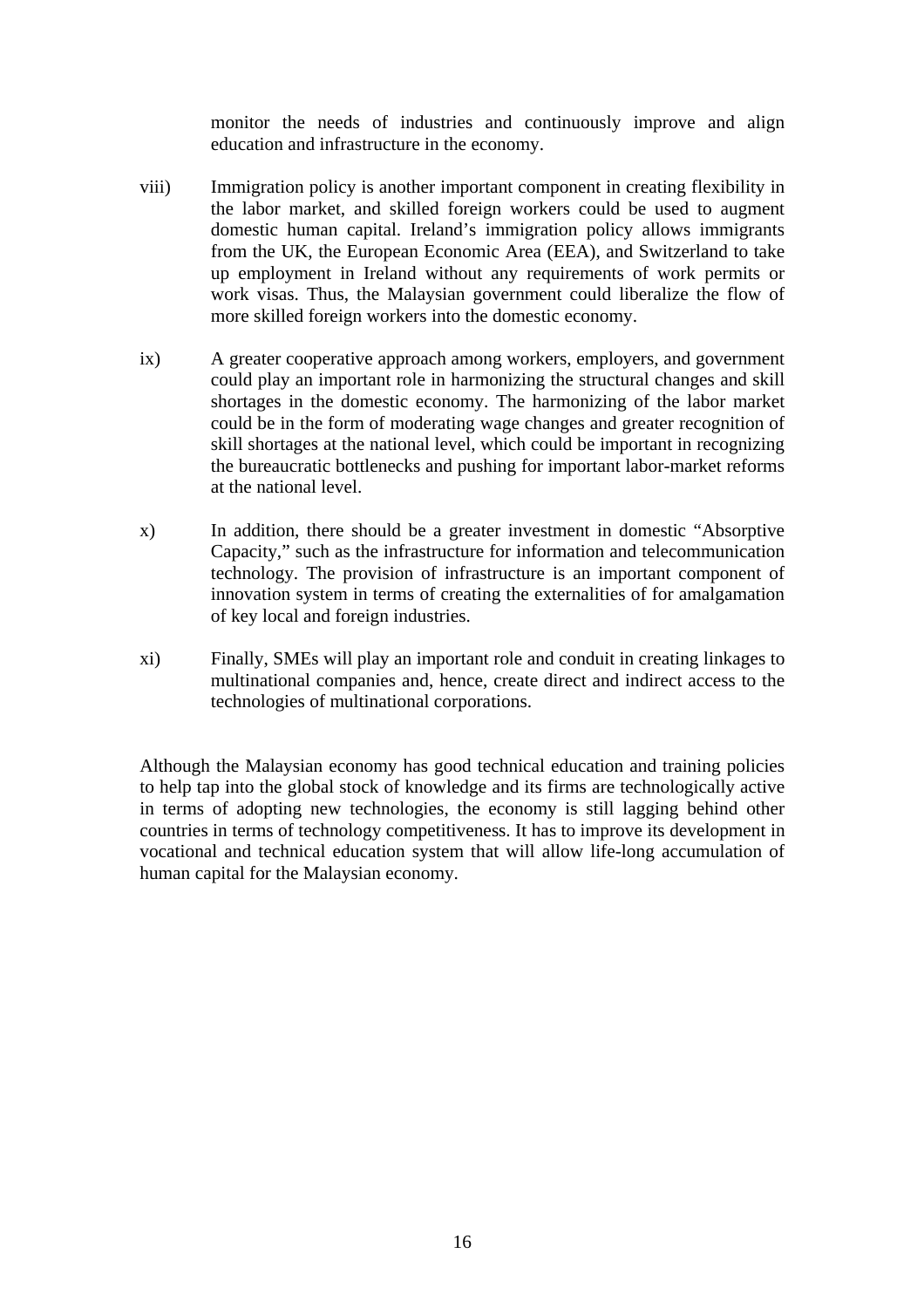#### **References**

Barry, F. (2005). "Third-level education, foreign direct investment and economic boom in Ireland", International Journal of Technology Management, Inderscience Enterprises Ltd.

Blanchard, Oliver J. and Diamond, Peter, (1989). "The Beveridge Curve", *Brookings Papers on Economic Activity,* Vol. 1, pp. 1-76.

Denny, Kevin and Colm Harmon (2000), "Education Policy Reform and the Return to Schooling from Instrumental Variables," the Institute for Fiscal Studies, Working Paper 00/07.

Fortin, Pierre (2000), "The Irish Economic Boom: Facts, Causes, and Lessons," *Canadian Institute for Advanced Research Discussion Paper*.

Honohan, P. and Walsh, B. (2002). "Catching up with the leaders: the Irish hare", Brookings Papers on Economic Activity, Vol. 1, pp. 1-57.

Jackman, R., Layard, R. and Pissarides, C. (1989). On Vacancies. *Oxford Bulletin of Economics and Statistics,* Vol. 51, pp. 377-94.

Kim, Gwang-Jo (2005), "Higher Education Reform in South Korea - Policy Responses to a Changing World," presented at World Bank Seminar: Reform of Technical Higher Education: Promoting Innovation-Based Growth, July 5, 2005, Moscow.

Korea National Statistical Office, *Korean Statistical Yearbook*, Korea, various issues

OECD (2001), "Regulatory Reform in Ireland," OECD, Paris, France.

OECD (2004) "Information Technology Policy Survey Ireland Part 2," OECD, Paris, France.

OECD (2005) "Country Notes: Ireland," in Economic Policy Reforms, OECD, Paris, France.

Teo, Edward, Shandre M. T., Elizabeth Quah, (2005). "Singapore's Beveridge Curve: A comparative study of the unemployment and vacancy relationship for selected East Asian countries", Singapore Centre for Applied and Policy Economics (SCAPE) Working Paper, no. 2005/08.

Tse, C.Y., Leung, Charles K.Y. and Chan, Weslie Y.F. (2002). "Unemployment and Vacancy in the Hong Kong Labour Market", *Applied Economics Letters*, Vol. 9, pp. 221 - 229.

World Bank, (2005) "Malaysia: Firm Competitiveness, Investment Climate, and Growth", World Bank Report no. 26841-MA, Poverty Reduction, Economic Management, and Financial Sector Unit, East Asia and Pacific Region, May 2005.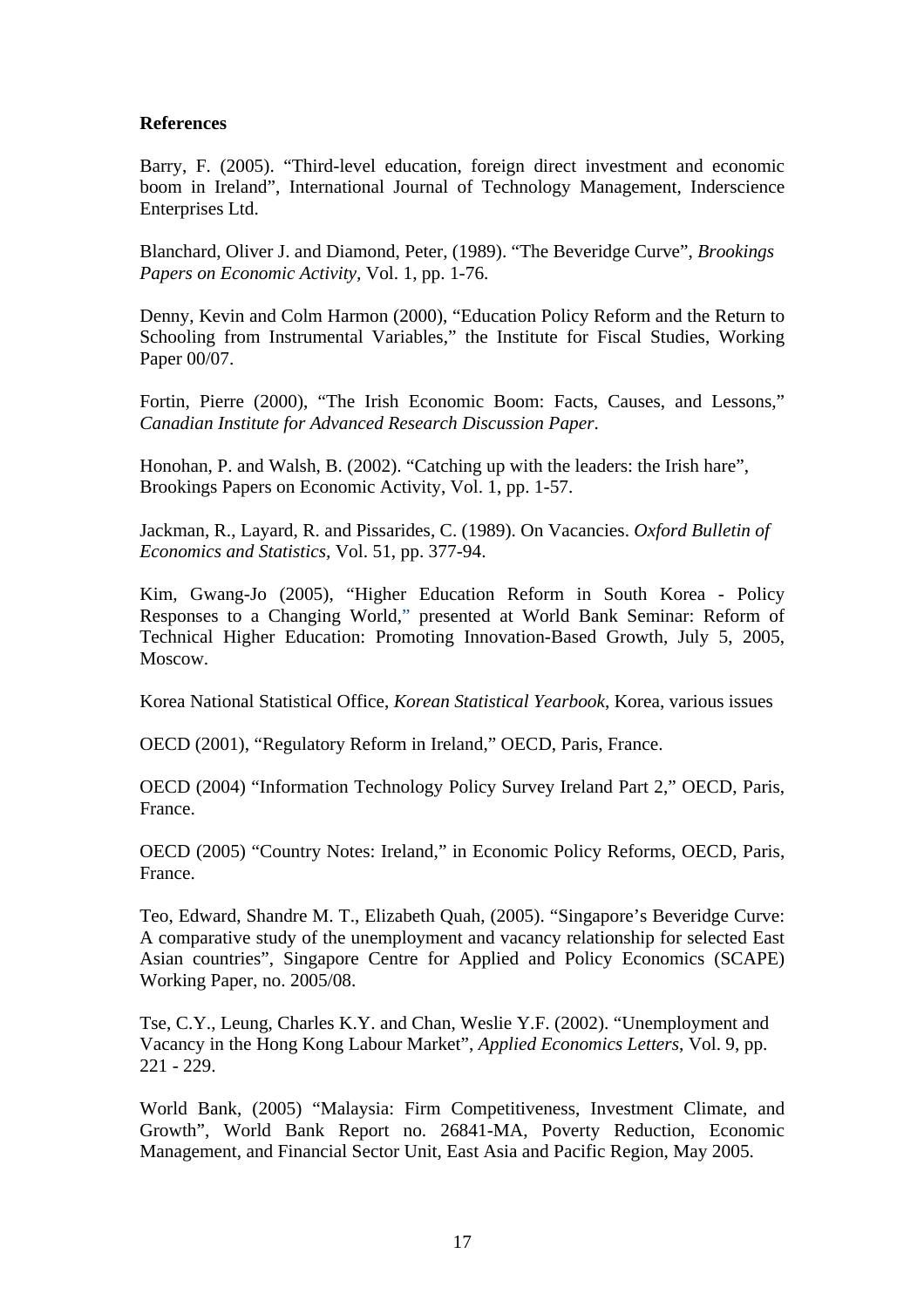### **Annex**



Figure A.1: Agricultural Value Added's Share of GDP

Figure A.2: Manufacturing Value Added's Share of GDP